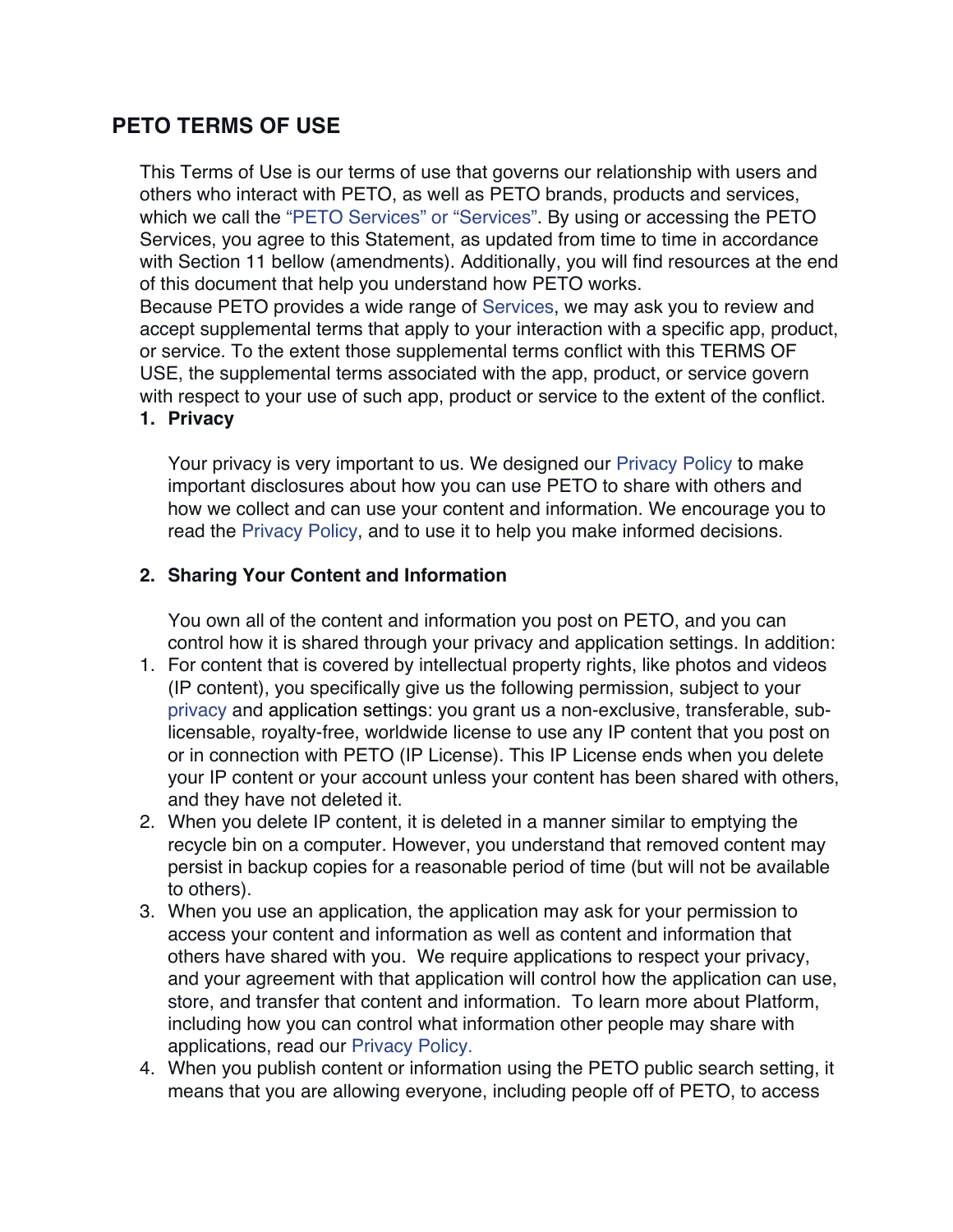and use that information, and to associate it with you (i.e., your name and profile picture).

5. We always appreciate your feedback or other suggestions about PETO, but you understand that we may use your feedback or suggestions without any obligation to compensate you for them (just as you have no obligation to offer them).

# **3. Safety**

We do our best to keep PETO safe, but we cannot guarantee it. We need your help to keep PETO safe, which includes the following commitments by you:

- 1. You will not post unauthorized commercial communications (such as spam) on PETO.
- 2. You will not collect users' content or information, or otherwise access PETO, using automated means (such as harvesting bots, robots, spiders, or scrapers) without our prior permission.
- 3. You will not engage in unlawful multi-level marketing, such as a pyramid scheme, on PETO.
- 4. You will not upload viruses or other malicious code.
- 5. You will not solicit login information or access an account belonging to someone else.
- 6. You will not bully, intimidate, or harass any user.
- 7. You will not post content that: is hate speech, threatening, or pornographic; incites violence; or contains nudity or graphic or gratuitous violence.
- 8. You will not develop or operate a third-party application containing alcoholrelated, dating or other mature content (including advertisements) without appropriate age-based restrictions.
- 9. You will not use PETO to do anything unlawful, misleading, malicious, or discriminatory.
- 10.You will not do anything that could disable, overburden, or impair the proper working or appearance of PETO, such as a denial of service attack or interference with page rendering or other PETO functionality.
- 11.You will not facilitate or encourage any violations of this Statement or our policies.

# **4. Registration and Account Security**

PETO users provide their real names and information, and we need your help to keep it that way. Here are some commitments you make to us relating to registering and maintaining the security of your account:

- 1. You will not provide any false personal information on PETO, or create an account for anyone other than yourself without permission.
- 2. If we disable your account, you will not create another one without our permission.
- 3. You will not use PETO if you are under 13.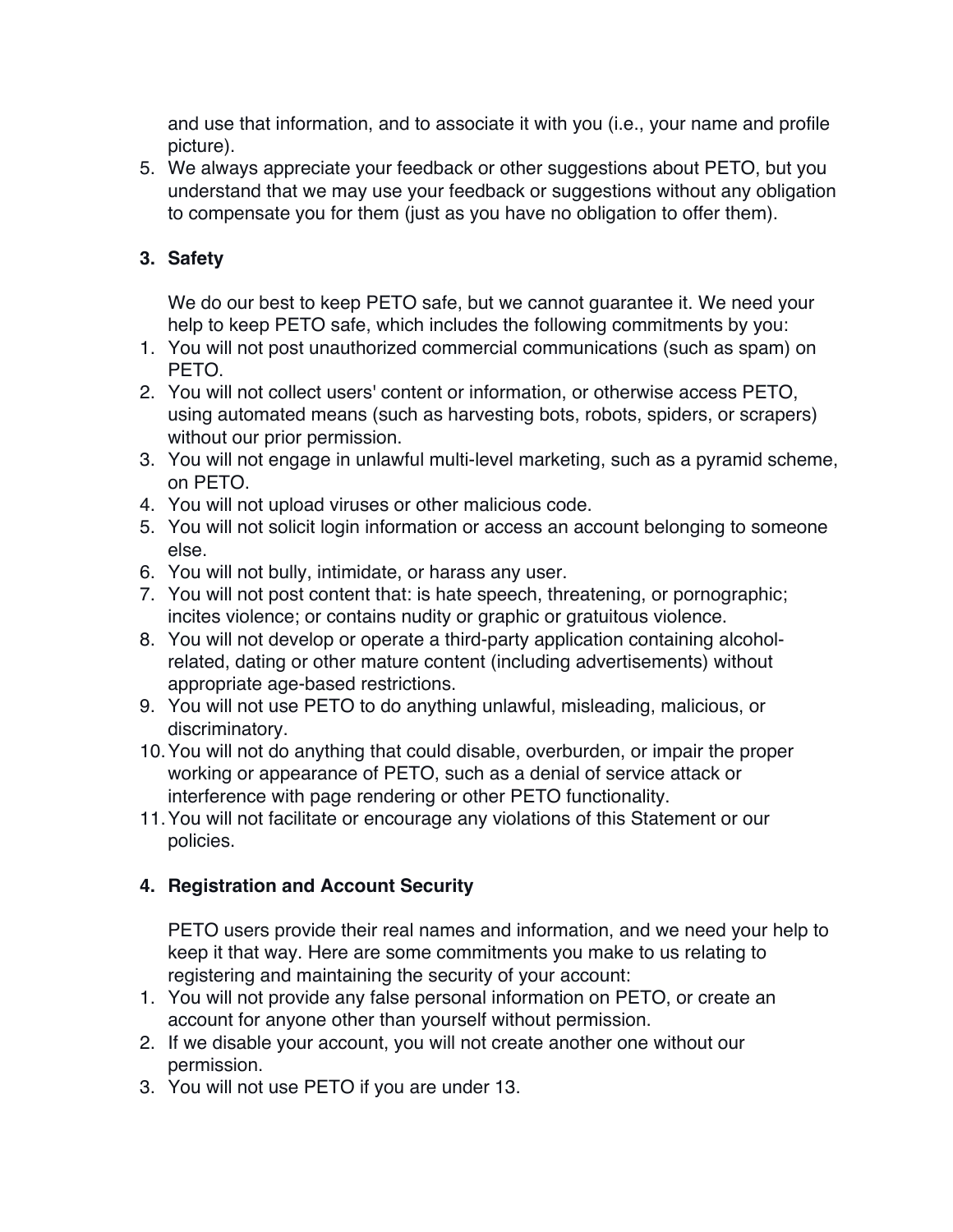- 4. You will not use PETO if you are a convicted sex offender.
- 5. You will keep your contact information accurate and up-to-date.
- 6. You will not share your password (or in the case of developers, your secret key), let anyone else access your account, or do anything else that might jeopardize the security of your account.
- 7. You will not transfer your account (including any Page or application you administer) to anyone without first getting our written permission.
- 8. If you select a username or similar identifier for your account or Page, we reserve the right to remove or reclaim it if we believe it is appropriate (such as when a trademark owner complains about a username that does not closely relate to a user's actual name).

## **5. Protecting Other People's Rights**

We respect other people's rights, and expect you to do the same.

- 1. You will not post content, send messages or take any action on PETO that infringes or violates someone else's rights or otherwise violates the law.
- 2. We can remove any content or information you post on PETO if we believe that it violates this Statement or our policies.
- 3. We provide you with tools to help you protect your or other' intellectual property rights report the account through PETOdate functionality, or by emailing us through admin@petodate.com.
- 4. If we remove your content for infringing someone else's copyright, and you believe we removed it by mistake, we will provide you with an opportunity to appeal.
- 5. If you repeatedly infringe other people's intellectual property rights, we will disable your account when appropriate.
- 6. You will not use our copyrights or Trademarks or any confusingly similar marks, except as expressly permitted by our Brand Usage Guidelines or with our prior written permission.
- 7. If you collect information from users, you will: obtain their consent, make it clear you (and not PETO) are the one collecting their information, and post a privacy policy explaining what information you collect and how you will use it.
- 8. You will not post anyone's identification documents or sensitive financial information on PETO.
- 9. You will not tag users or send email invitations to non-users without their consent. PETO offers social reporting tools to enable users to provide feedback about tagging.

# **6. Mobile and Other Devices**

1. We currently provide our mobile services for free, but please be aware that your carrier's normal rates and fees, such as text messaging and data charges, will still apply.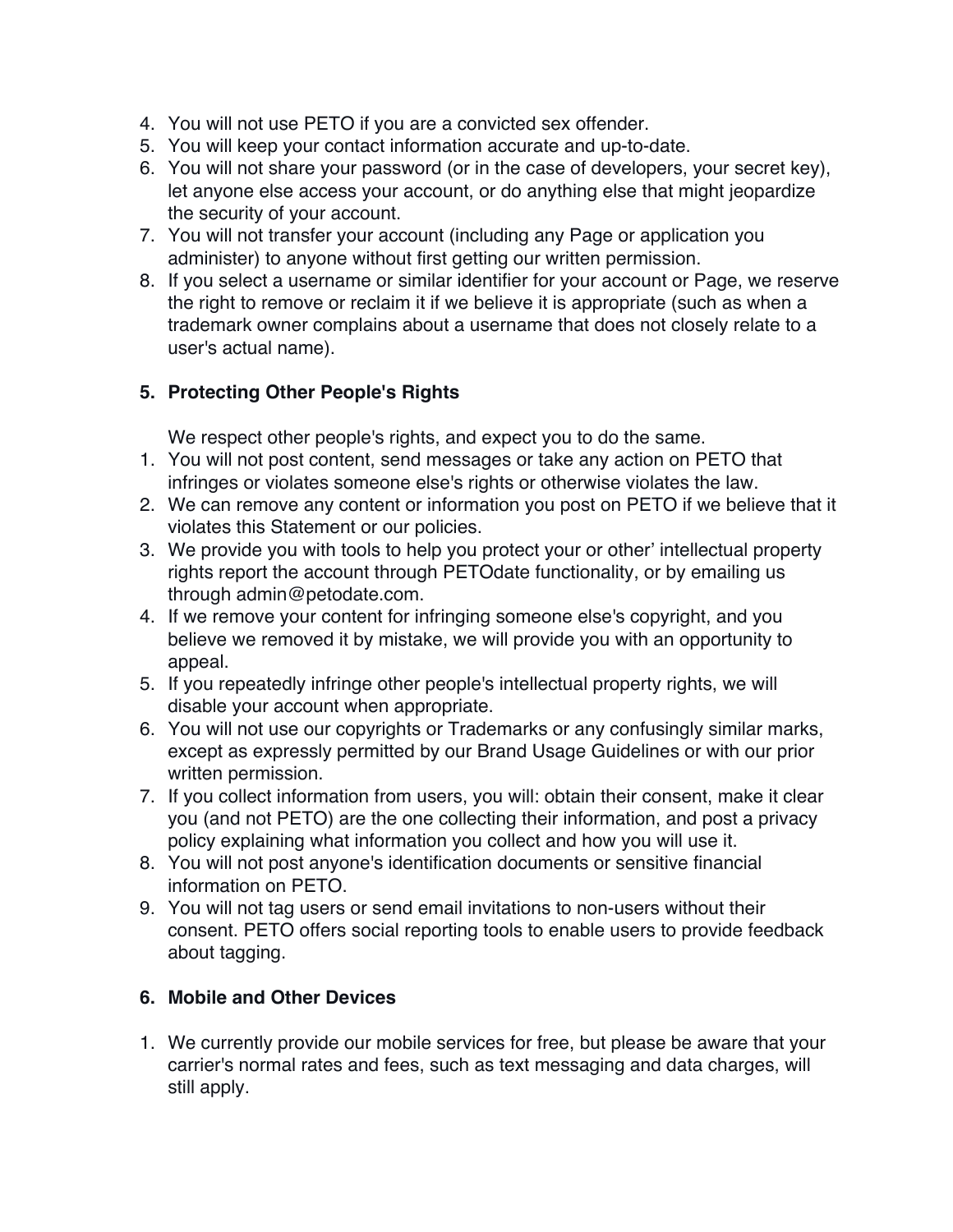- 2. In the event you change or deactivate your e-mail address, you will update your account information on PETO within 48 hours to ensure that your messages are not sent to the person who acquires your e-mail address.
- 3. You provide consent and all rights necessary to enable users to sync (including through an application) their devices with any information that is visible to them on PETO.

## **7. Payments**

If you make a payment on PETO, you agree to our Payments Terms unless it is stated that other terms apply.

**8. About Advertisements and Other Commercial Content Served or Enhanced by PETO**

Our goal is to deliver advertising and other commercial or sponsored content that is valuable to our users and advertisers. In order to help us do that, you agree to the following:

- 1. You give us permission to use your name, profile picture, content, and information in connection with commercial, sponsored, or related content (such as a brand you like) served or enhanced by us. This means, for example, that you permit a business or other entity to pay us to display your name and/or profile picture with your content or information, without any compensation to you. If you have selected a specific audience for your content or information, we will respect your choice when we use it.
- 2. We do not give your content or information to advertisers without your consent.
- 3. You understand that we may not always identify paid services and communications as such.

## **9. Special Provisions Applicable to Software**

If you download or use our software, such as a stand-alone software product, an app, or a browser plugin, you agree that from time to time, the software may download and install upgrades, updates and additional features from us in order to improve, enhance, and further develop the software.

You will not modify, create derivative works of, decompile, or otherwise attempt to extract source code from us, unless you are expressly permitted to do so under an open source license, or we give you express written permission.

### **10.Amendments**

1. We have the discretion to amend the terms of use from time to time, we will notify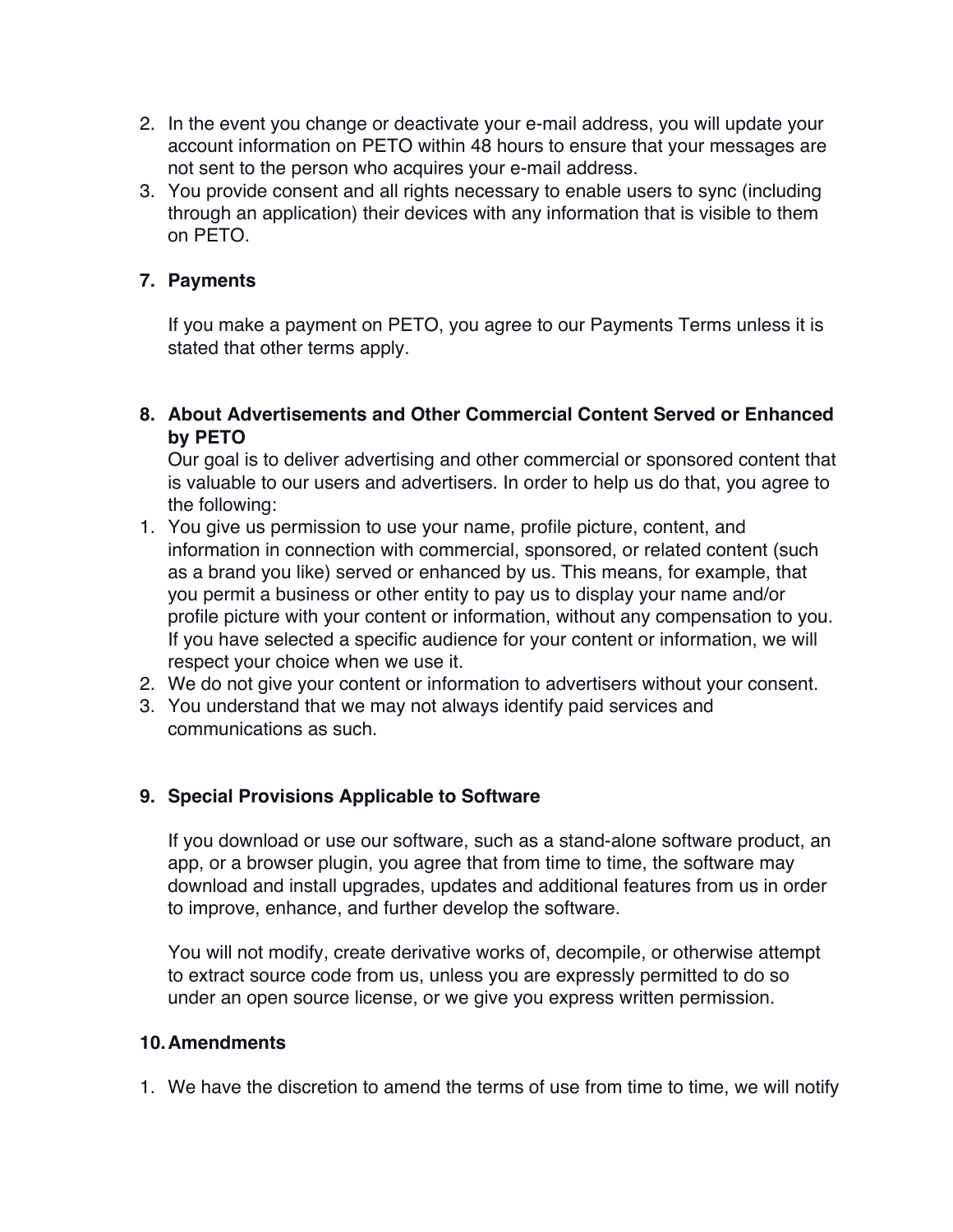you if there are any changes.

- 2. If we make changes to policies, guidelines or other terms referenced in or incorporated by this Statement, we may provide notice on the Site Governance Page.
- 3. Your continued use of the PETO Services, following notice of the changes to our terms, policies or guidelines, constitutes your acceptance of our amended terms, policies or guidelines.

## **11.Termination**

If you violate the letter or spirit of this Statement, or otherwise create risk or possible legal exposure for us, we can stop providing all or part of PETO to you. We will notify you by email or at the next time you attempt to access your account. You may also delete your account or disable your application at any time. In all such cases, this Statement shall terminate, but the following provisions will still apply: 2.2, 2.4, 3-5, 8.3, and 11-15.

## **12.Disputes**

- 1. You will resolve any claim, cause of action or dispute (claim) you have with us arising out of or relating to this Statement or PETO exclusively in the South Jakarta District Court, and you agree to submit to the personal jurisdiction of such courts for the purpose of litigating all such claims. The laws of the Republic of Indonesia will govern this Statement, as well as any claim that might arise between you and us, without regard to conflict of law provisions.
- 2. If anyone brings a claim against us related to your actions, content or information on PETO, you will indemnify and hold us harmless from and against all damages, losses, and expenses of any kind (including reasonable legal fees and costs) related to such claim. Although we provide rules for user conduct, we do not control or direct users' actions on PETO and are not responsible for the content or information users transmit or share on PETO. We are not responsible for any offensive, inappropriate, obscene, unlawful or otherwise objectionable content or information you may encounter on PETO. We are not responsible for the conduct, whether online or offline, of any user of PETO.
- 3. WE TRY TO KEEP PETO UP, BUG-FREE, AND SAFE, BUT YOU USE IT AT YOUR OWN RISK. WE ARE PROVIDING PETO AS IS WITHOUT ANY EXPRESS OR IMPLIED WARRANTIES INCLUDING, BUT NOT LIMITED TO, IMPLIED WARRANTIES OF MERCHANTABILITY, FITNESS FOR A PARTICULAR PURPOSE, AND NON-INFRINGEMENT. WE DO NOT GUARANTEE THAT PETO WILL ALWAYS BE SAFE, SECURE OR ERROR-FREE OR THAT PETO WILL ALWAYS FUNCTION WITHOUT DISRUPTIONS, DELAYS OR IMPERFECTIONS. PETO IS NOT RESPONSIBLE FOR THE ACTIONS, CONTENT, INFORMATION, OR DATA OF THIRD PARTIES, AND YOU RELEASE US, OUR DIRECTORS, OFFICERS, EMPLOYEES, AND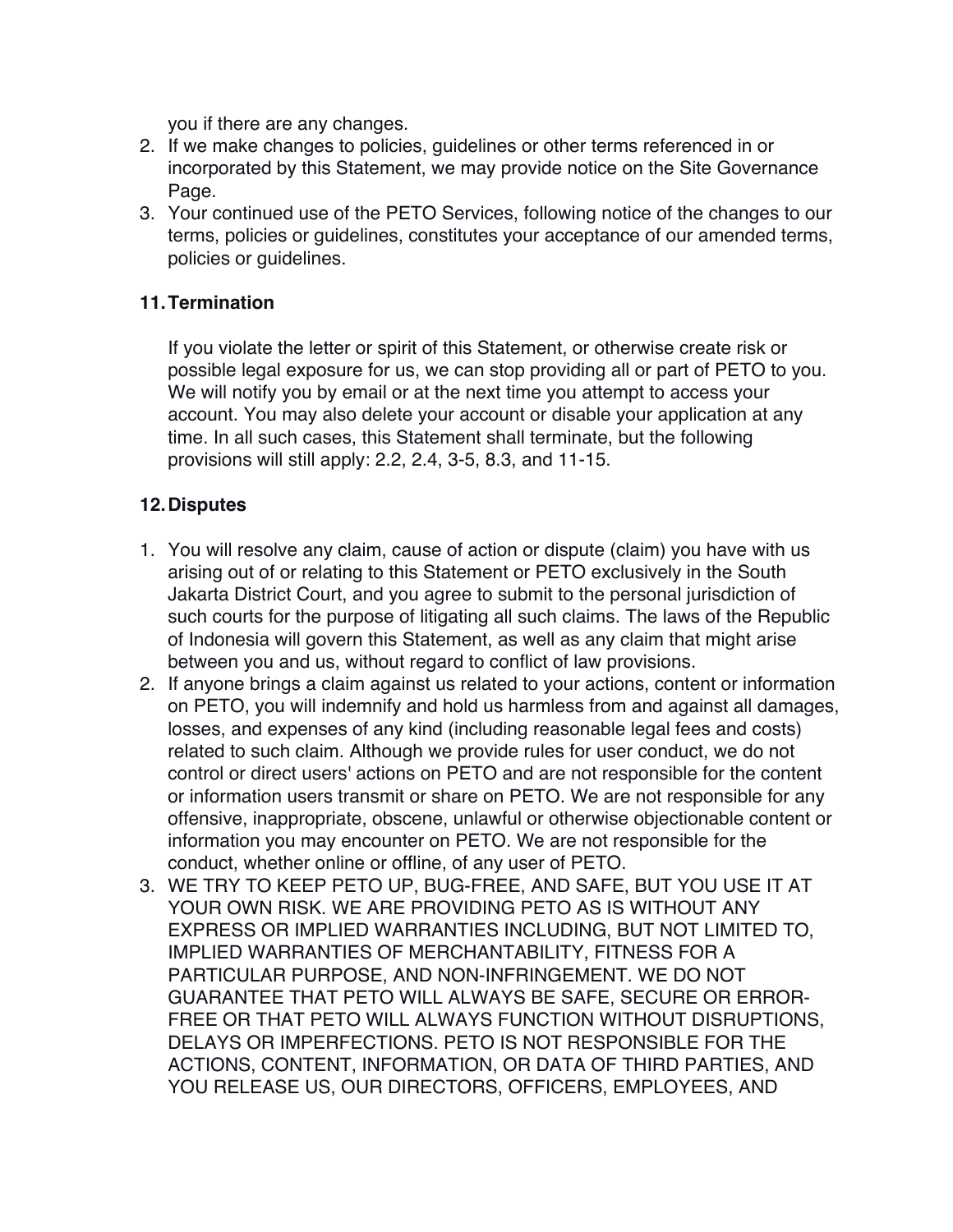AGENTS FROM ANY CLAIMS AND DAMAGES, KNOWN AND UNKNOWN, ARISING OUT OF OR IN ANY WAY CONNECTED WITH ANY CLAIM YOU HAVE AGAINST ANY SUCH THIRD PARTIES. IF YOU ARE A CALIFORNIA RESIDENT, YOU WAIVE CALIFORNIA CIVIL CODE §1542, WHICH SAYS: A GENERAL RELEASE DOES NOT EXTEND TO CLAIMS WHICH THE CREDITOR DOES NOT KNOW OR SUSPECT TO EXIST IN HIS OR HER FAVOR AT THE TIME OF EXECUTING THE RELEASE, WHICH IF KNOWN BY HIM OR HER MUST HAVE MATERIALLY AFFECTED HIS OR HER SETTLEMENT WITH THE DEBTOR. WE WILL NOT BE LIABLE TO YOU FOR ANY LOST PROFITS OR OTHER CONSEQUENTIAL, SPECIAL, INDIRECT, OR INCIDENTAL DAMAGES ARISING OUT OF OR IN CONNECTION WITH THIS STATEMENT OR PETO, EVEN IF WE HAVE BEEN ADVISED OF THE POSSIBILITY OF SUCH DAMAGES. OUR AGGREGATE LIABILITY ARISING OUT OF THIS STATEMENT OR PETO WILL NOT EXCEED THE GREATER OF ONE HUNDRED DOLLARS (\$100) OR THE AMOUNT YOU HAVE PAID US IN THE PAST TWELVE MONTHS. APPLICABLE LAW MAY NOT ALLOW THE LIMITATION OR EXCLUSION OF LIABILITY OR INCIDENTAL OR CONSEQUENTIAL DAMAGES, SO THE ABOVE LIMITATION OR EXCLUSION MAY NOT APPLY TO YOU. IN SUCH CASES, PETO'S LIABILITY WILL BE LIMITED TO THE FULLEST EXTENT PERMITTED BY APPLICABLE LAW.

### **13.Special Provisions Applicable to Users Outside Indonesia**

We strive to create a global community with consistent standards for everyone, but we also strive to respect local laws. The following provisions apply to users and non-users who interact with PETO outside Indonesia:

- 1. You consent to having your personal data transferred to and processed in Indonesia.
- 2. You will not use PETO if you are prohibited from receiving products, services, or software originating from Indonesia and all countries that produce product that are available for purchase under PETO services.
- 3. Certain specific terms that apply only for German users are available here.

### **14.Definitions**

1. By "PETO" or "PETO Services" we mean the features and services we make available, including through (a) our website at **www.PETOdate.com**, www.peto.pet www.PETOapp.net, and www.PETOapp.org and any other PETO branded or cobranded websites (including sub-domains, international versions, widgets, and mobile versions); (b) our Platform; (c) other media, brands, products, services, software (such as a toolbar), devices, or networks now existing or later developed. PETO reserves the right to designate, in its sole discretion, that certain of our brands, products, or services are governed by separate terms and not this TERMS OF USE.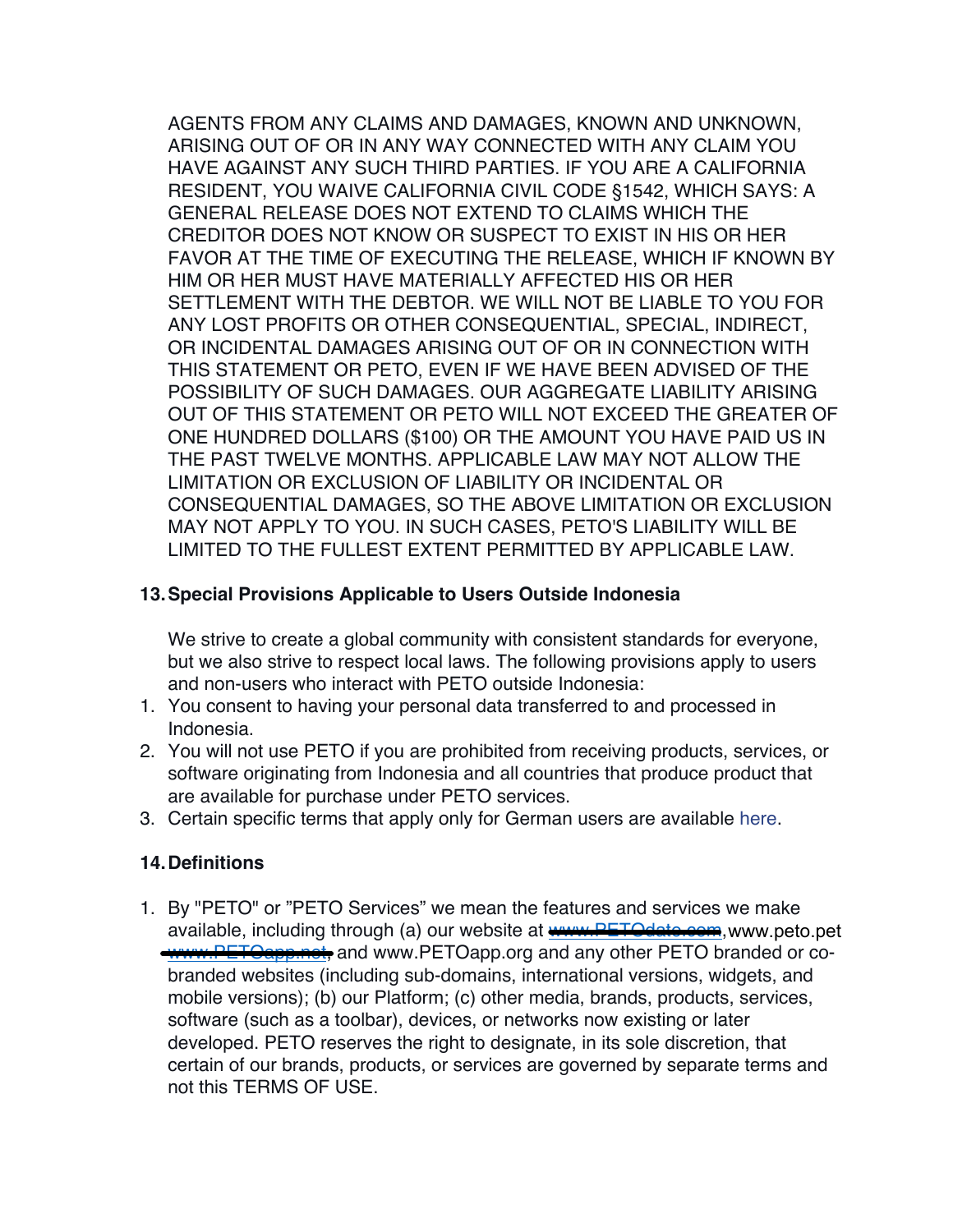- 2. By "Platform" we mean a set of APIs and services (such as content) that enable others, including application developers and website operators, to retrieve data from PETO or provide data to us.
- 3. By "information" we mean facts and other information about you, including actions taken by users and non-users who interact with PETO.
- 4. By "content" we mean anything you or other users post, provide or share using PETO Services.
- 5. By "data" or "user data" or "user's data" we mean any data, including a user's content or information that you or third parties can retrieve from PETO or provide to PETO through Platform.
- 6. By "post" we mean post on PETO or otherwise make available by using PETO.
- 7. By "use" we mean use, run, copy, publicly perform or display, distribute, modify, translate, and create derivative works of.
- 8. By "application" we mean any application or website that uses or accesses Platform, as well as anything else that receives or has received data from us. If you no longer access Platform but have not deleted all data from us, the term application will apply until you delete the data.
- 9. By "Trademarks" we mean the list of trademarks provided here.

## **15.Interruption or Discontinuation of Service**

- 1. PETO reserves the right to halt or discontinue any and all services at the company's discretion without prior notice for any of the following reasons:
	- a. System trouble, system updates, security checks or any sort of emergency;
	- b. In the event of a natural disaster or act of God;
	- c. Problems related to ISPs or other communications carriers;
	- d. Halt of or discontinuation of service due to technological, operational or any other unforeseen circumstances.
	- e. Preemptive measure for violation of local or international laws and conventions.
- 2. The site accepts no responsibility for damages incurred by users or other 3rd parties in the event of service suspension or cancellation.

# **16.Compliance with International Pet Laws and Ethics**

- 1. We respect and strive to comply with the existing pet laws and ethics consensus of international community, and expect you to do the same.
	- a. WE STRICTLY DISALLOW USERS TO USE OUR SERVICES FOR EXOTIC ANIMALS AND/OR ENDANGERED SPECIES AS DEFINED BY ANY LOCAL OR INTERNATIONAL LAW. ANY CONDUCT OF VIOLATION WILL BE DEALT WITH ACCORDING TO THE FULLEST EXTENT OF THE VIOLATED LAW OR LAWS.
	- b. When promoting your pets to be bred, make sure that they are free of contagious diseases either sexually transmitted or not. PETO is not liable for any diseases transmitted upon meet up with other user's pets.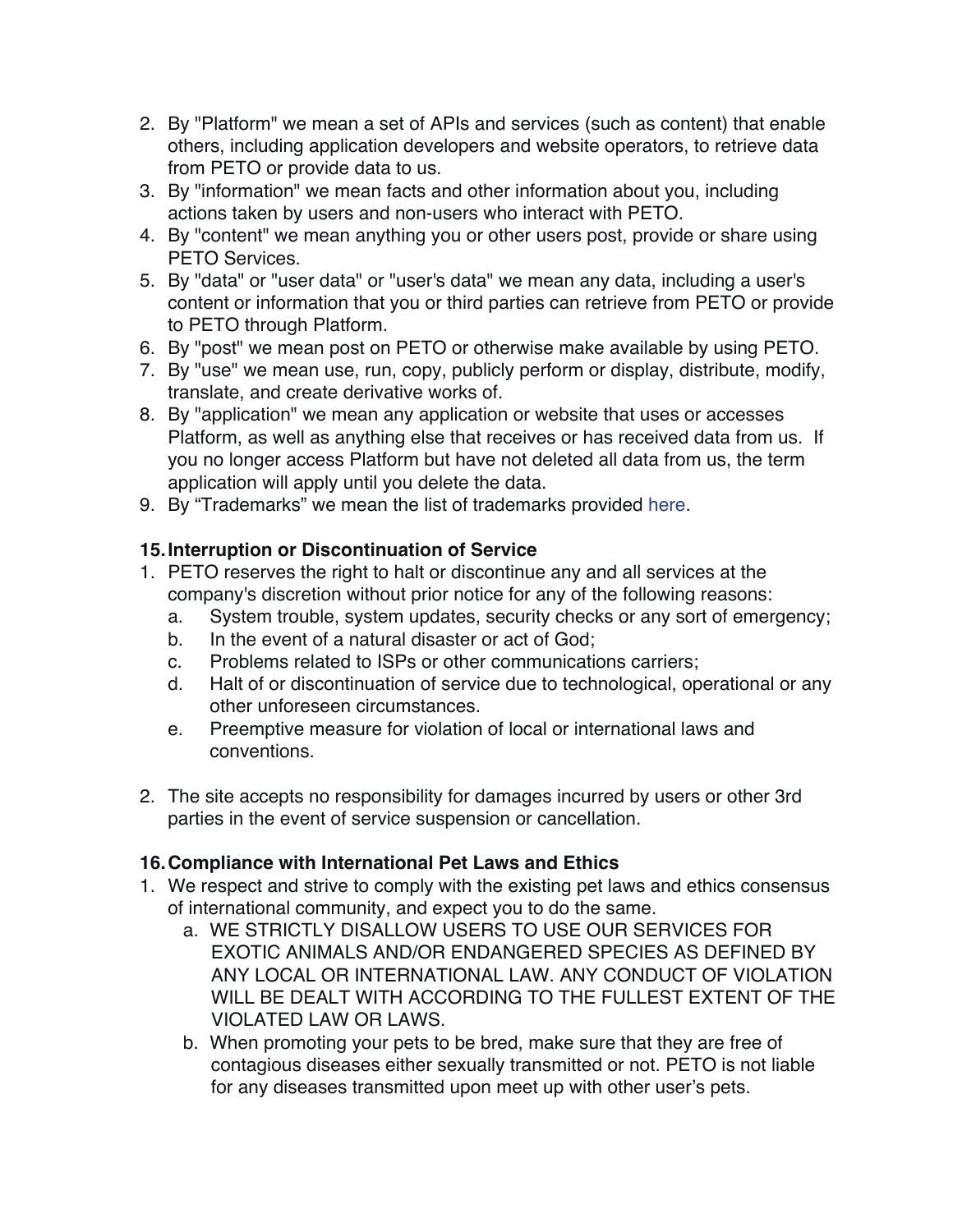- c. The international consensus places restriction upon breeding of pedigreed pets. Breeding a pedigreed female with a non-pedigreed male is considered an unethical conduct that mars the purity of the bread. By using our services, we expect you not to comply with the international rules of breeding. PETO is not liable for any violations of international rules of breeding committed by its users.
- d. The acceptable minimum age of breeding for female cats is 10 months, while the acceptable age of breeding for female dogs is 7-8 months. Please be informed that premature breeding for female animals may lead to deformations in the resulting offspring. By using our services, we assume that the users comply to this standard.
- e. We recommend users that engage in breeding activities with the intention of sharing the resulting offspring to sign a written agreement to protect their rights to the offspring.
- f. PETO is not liable for any unethical conducts or conducts of animal cruelty done by our users.

# **17.Other**

- 1. References to "us," "we," and "our" mean either PT. PETO, as appropriate.
- 2. This Statement makes up the entire agreement between the parties regarding PETO, and supersedes any prior agreements.
- 3. If any portion of this Statement is found to be unenforceable, the remaining portion will remain in full force and effect.
- 4. If we fail to enforce any of this Statement, it will not be considered a waiver.
- 5. Any amendment to or waiver of this Statement must be made in writing and signed by us.
- 6. You will not transfer any of your rights or obligations under this Statement to anyone else without our consent.
- 7. All of our rights and obligations under this Statement are freely assignable by us in connection with a merger, acquisition, or sale of assets, or by operation of law or otherwise.
- 8. Nothing in this Statement shall prevent us from complying with the law.
- 9. This Statement does not confer any third party beneficiary rights.
- 10.We reserve all rights not expressly granted to you.
- 11.You will comply with all applicable laws when using or accessing PETO.

## **By signing up, you understand and agree to our terms of use and all related policies including our privacy policy, animal handling policy, and payment and purchase terms.**

**By using or accessing PETO Services, you agree that we can collect and use such content and information in accordance with the Privacy Policy as amended from time to time.**